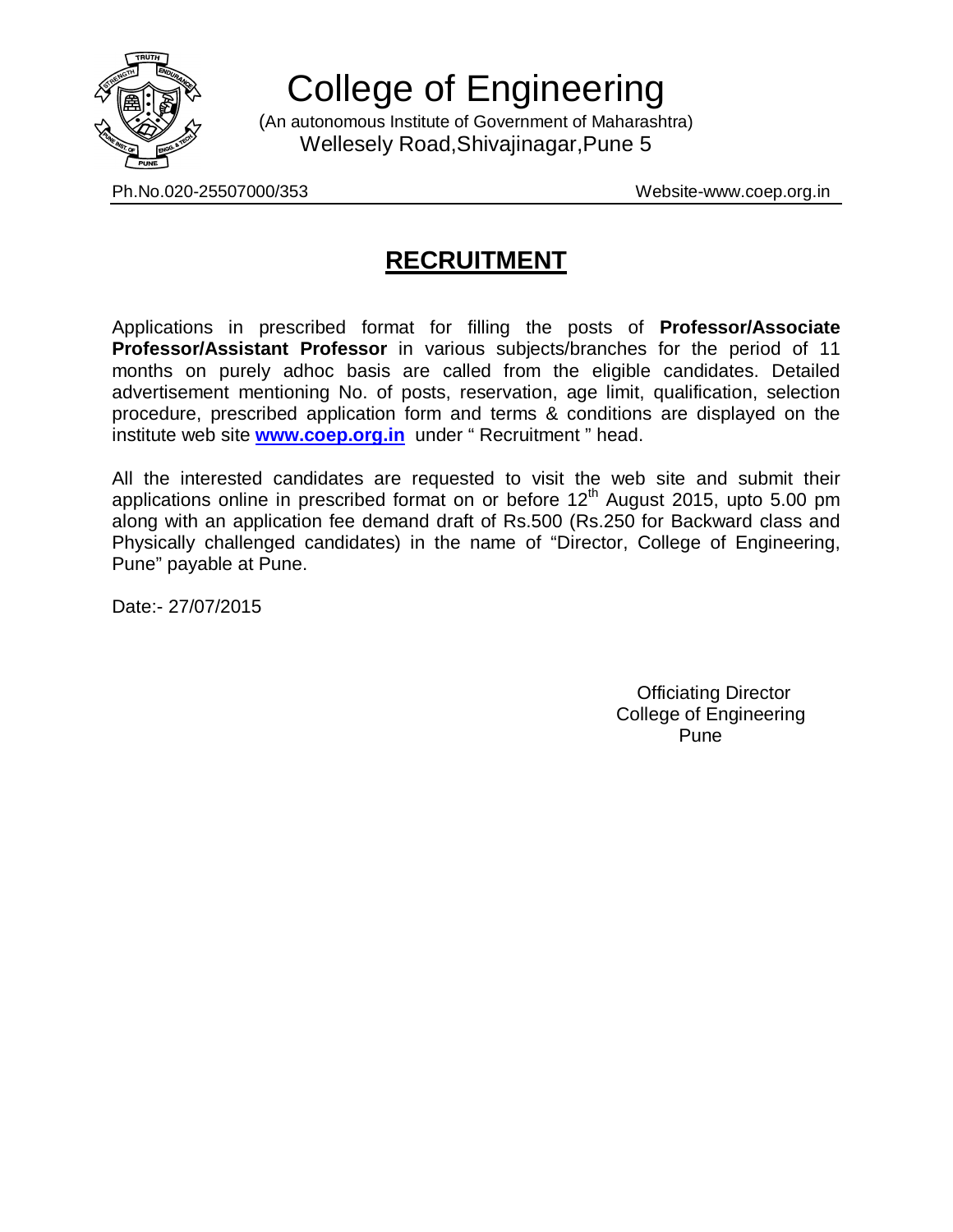

College of Engineering

(An autonomous Institute of Government of Maharashtra) Wellesely Road, Shivajinagar, Pune 5

Ph.No.020-25507000/353 Website-www.coep.org.in

# **RECRUITMENT**

Applications in prescribed format for filling the posts of **Professor/Associate Professor/Assistant Professor** in following subjects / branches for the period of 11 months on purely adhoc basis are called from the eligible candidates.

## **1. No.of posts and reservation**

| Sr.                                        | Subject/ Branch    | No.of          | <b>Reservation</b> |     |             |        |              |      |
|--------------------------------------------|--------------------|----------------|--------------------|-----|-------------|--------|--------------|------|
| <b>No</b>                                  |                    | posts          | S.C                | S.T | V.J         | N.T(B/ | O.B.C        | Open |
|                                            |                    |                |                    |     | (A)         | C/D)   |              |      |
| Professor (37400-67000 AGP 10000)          |                    |                |                    |     |             |        |              |      |
|                                            |                    |                |                    |     |             |        |              |      |
| $\mathbf{1}$                               | Planning           | 2              | 1                  |     |             |        |              | 1    |
|                                            | <b>Total</b>       | $\overline{2}$ | 1                  |     |             |        |              | 1    |
| Associate Professor (37400-67000 AGP 9000) |                    |                |                    |     |             |        |              |      |
|                                            |                    |                |                    |     |             |        |              |      |
| $\mathbf{1}$                               | Planning           | 3              | 1                  | 1   |             |        |              | 1    |
|                                            | <b>Total</b>       | 3              | 1                  | 1   |             |        |              | 1    |
| Assistant Professor (15600-39100 AGP 6000) |                    |                |                    |     |             |        |              |      |
| $\mathbf{1}$                               | <b>Mathematics</b> | $1^*$          |                    |     |             | 1      |              |      |
| $\overline{2}$                             | Mechanical         | 3              | 1                  | 1   |             |        | 1            |      |
| 3                                          | Production         | $\overline{7}$ |                    | 1   | 1           | 1      | 1            | 3    |
| 4                                          | Electrical         | 4              | 1                  | 1   | 1           | 1      |              |      |
| 5                                          | Civil              | $3^*$          | 1                  | 1   | $\mathbf 1$ |        |              |      |
| 6                                          | Planning           | 5              | 1                  | 1   | 1           | 1      |              | 1    |
|                                            | <b>Total</b>       | 23             | 4                  | 5   | 4           | 4      | $\mathbf{2}$ | 4    |

\*On leave vacancy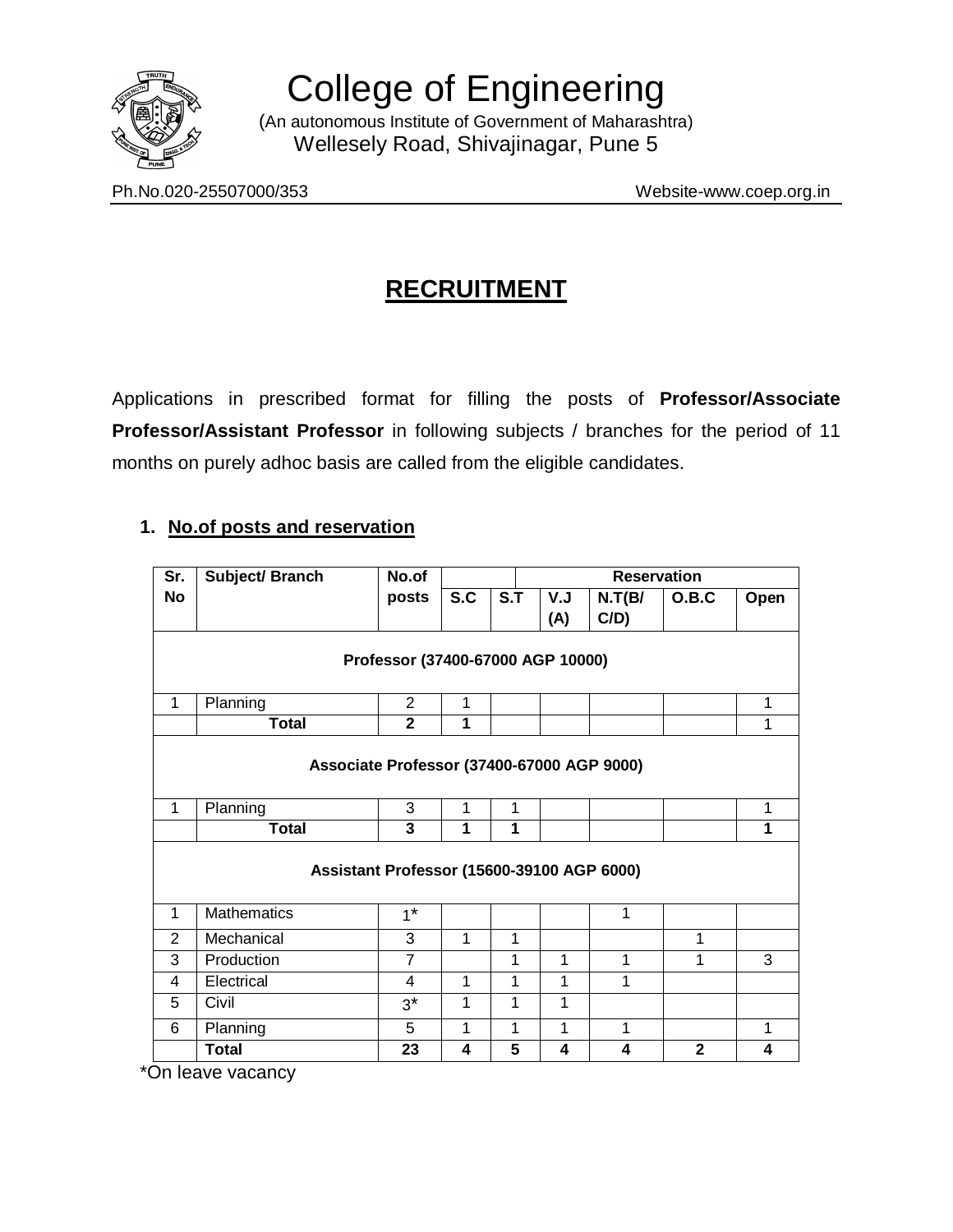# **2. Educational Qualification :- As per AICTE as below**

| <b>Post</b>      | Subject / Branch   | Qualification                                                                    | <b>Experience</b>                                                                        |
|------------------|--------------------|----------------------------------------------------------------------------------|------------------------------------------------------------------------------------------|
| <b>Professor</b> | <b>Planning</b>    | B.E / B.Tech. & M.E / M.Tech in                                                  | Minimum of 10 years of teaching &                                                        |
|                  |                    | relevant subject with First class or                                             | / or research & / or industrial                                                          |
|                  |                    | equivalent in B.E / B.Tech or M.E /                                              | experience of which at least 5                                                           |
|                  |                    | M.Tech. & PhD or equivalent, in                                                  | years should be at the level of                                                          |
|                  |                    | appropriate discipline.                                                          | Associate Professor.<br>Or                                                               |
|                  |                    | Post PhD. Publications & guiding PhD<br>student is highly desirable.             | Minimum of 13 years of experience<br>in teaching $8 /$ or research $8 /$ or<br>industry. |
|                  |                    |                                                                                  | In case of research experience,                                                          |
|                  |                    |                                                                                  | good academic record & book /<br>research paper.                                         |
|                  |                    |                                                                                  | Publications / IPR / Patents record<br>shall be required as deemed fit by                |
|                  |                    |                                                                                  | the expert member in selection<br>committee.                                             |
|                  |                    |                                                                                  | If the experience in industry is                                                         |
|                  |                    |                                                                                  | considered, the same shall be at<br>managerial level equivalent to                       |
|                  |                    |                                                                                  | Associate Professor with active<br>participant record in devising or                     |
|                  |                    |                                                                                  | designing,<br>Planning, executing, analyzing,                                            |
|                  |                    |                                                                                  | quality control, innovating, training,                                                   |
|                  |                    |                                                                                  | technical books / research paper                                                         |
|                  |                    |                                                                                  | publication / IPR / Patents, etc. as<br>deemed fit by the expert member                  |
|                  |                    |                                                                                  | in the selection committee.                                                              |
| <b>Associate</b> | <b>Planning</b>    | Bachelor's degree in Civil or Arch. or                                           | Minimum of 5 years of experience                                                         |
| <b>Professor</b> |                    | Planning and Post Graduation in any                                              | in teaching $& /$ or research $& /$ or                                                   |
|                  |                    | specialization of Planning with first                                            | industry of which at least 2 years                                                       |
|                  |                    | class or equivalent either in Bachelor's                                         | post PhD is desirable.                                                                   |
|                  |                    | degree or Post Graduation & PhD.                                                 |                                                                                          |
|                  |                    | or equivalent in appropriate discipline.<br>Post PhD. Publications & guiding PhD |                                                                                          |
|                  |                    | student is highly desirable.                                                     |                                                                                          |
| <b>Assistant</b> | <b>Mathematics</b> | B.Sc (Maths) & M.Sc Mathematics with                                             |                                                                                          |
| Professor        |                    | First class and should have cleared<br>Net / Set.                                |                                                                                          |
|                  |                    | Preference will be given candidates                                              |                                                                                          |
|                  |                    | with course in applied mathematics as                                            |                                                                                          |
|                  |                    | a specialization.                                                                |                                                                                          |
|                  |                    | National Eligibility Test (NET) / State<br>Eligibility Test (SET)<br>shall<br>be |                                                                                          |
|                  |                    | compulsory for appointment at the                                                |                                                                                          |
|                  |                    | entry level of Assistant Professor,                                              |                                                                                          |
|                  |                    | subject to the exemptions to the                                                 |                                                                                          |
|                  |                    | degree of Ph.D. in respect of those                                              |                                                                                          |
|                  |                    | persons obtaining the award through a                                            |                                                                                          |
|                  |                    | process of registration, course-work<br>and external evaluation, as have been/   |                                                                                          |
|                  |                    | or may be laid down by the UGC                                                   |                                                                                          |
|                  |                    | through its regulations, and so adopted                                          |                                                                                          |
|                  |                    | by the University.                                                               |                                                                                          |
|                  |                    | NET / SET shall not be required for                                              |                                                                                          |
|                  |                    | Masters'<br>such<br>programmes<br>in.                                            |                                                                                          |
|                  |                    | disciplines for which there is no NET /<br>SET.                                  |                                                                                          |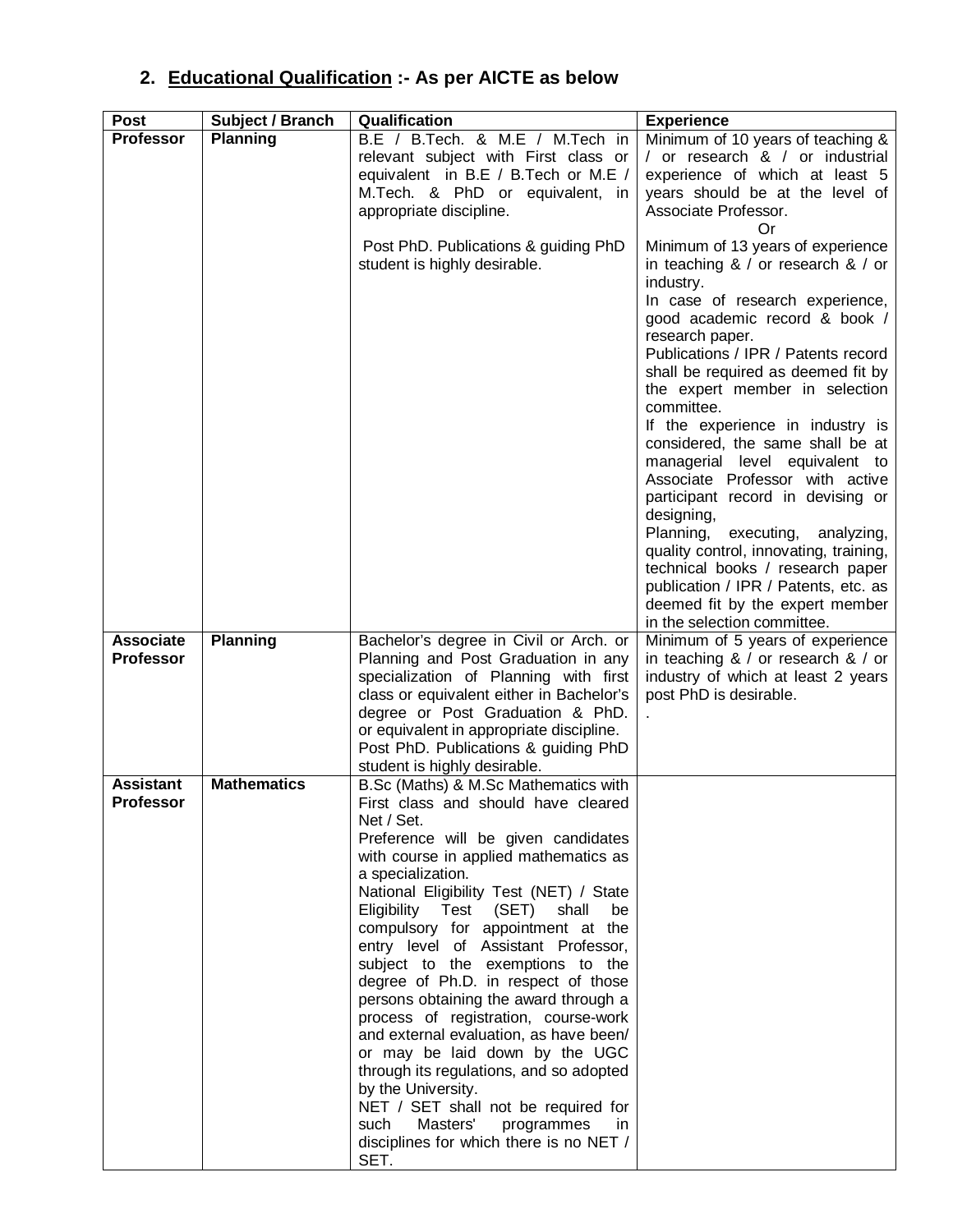| <b>Post</b>      | Subject / Branch  | <b>Qualification</b>                                                      | <b>Experience</b> |
|------------------|-------------------|---------------------------------------------------------------------------|-------------------|
| <b>Assistant</b> | <b>Mechanical</b> | B.E / B.Tech. & M.E / M.Tech in                                           |                   |
| <b>Professor</b> |                   | relevant subject with First class or                                      |                   |
|                  |                   | equivalent either in B.E / B.Tech or                                      |                   |
|                  |                   | M.E /M.Tech., and Post Graduation                                         |                   |
|                  |                   | any<br>the<br>following<br>in<br>of                                       |                   |
|                  |                   | specializations:                                                          |                   |
|                  |                   | Mechanical/Automobile/CAD/CAM/                                            |                   |
|                  |                   | Aerospace/Aeronautical/M/C Design/                                        |                   |
|                  |                   | Heat Power Engineering/Thermal                                            |                   |
|                  |                   | Engineering/Design Engineering/                                           |                   |
|                  |                   | Manufacturing/Computational Fluid                                         |                   |
|                  |                   | Dynamics/Mechatronics/Mechanical                                          |                   |
|                  |                   | Design Thermal Power/Production                                           |                   |
|                  |                   | Engineering/Manufacturing                                                 |                   |
|                  |                   | Engineering/Robotics & Automation/<br>Metallurgy & Material Science/      |                   |
|                  |                   | Robotics/Industrial Engineering/                                          |                   |
|                  |                   | Product Lifecycle Management                                              |                   |
| <b>Assistant</b> | <b>Production</b> | B.E / B.Tech. & M.E / M.Tech in                                           |                   |
| <b>Professor</b> |                   | relevant subject with First class or                                      |                   |
|                  |                   | equivalent either in B.E / B.Tech or                                      |                   |
|                  |                   | M.E / M.Tech., and Post Graduation                                        |                   |
|                  |                   | in<br>any<br>of<br>the<br>following                                       |                   |
|                  |                   | specializations:                                                          |                   |
|                  |                   | Mechanical Engg. / Production Engg.                                       |                   |
|                  |                   | / Manufacturing Engg. & Automation                                        |                   |
|                  |                   | / Modelling & Simulation / CAD-                                           |                   |
|                  |                   | CAM/Thermal<br>Engineering/                                               |                   |
|                  |                   | Aerospace/Manufacturing/                                                  |                   |
|                  |                   | Aeronautical/Industrial Engineering/                                      |                   |
|                  |                   | Product Life Cycle Management                                             |                   |
|                  |                   | (Mechanical/Production)/                                                  |                   |
|                  |                   | Computer Aided Engineering (CAE)/                                         |                   |
|                  |                   | Metallurgy & Material Science                                             |                   |
| <b>Assistant</b> | <b>Electrical</b> | B.E / B.Tech. & M.E / M.Tech in                                           |                   |
| <b>Professor</b> |                   | relevant subject with First class or                                      |                   |
|                  |                   | equivalent either in B.E / B.Tech or<br>M.E /M.Tech., and Post Graduation |                   |
|                  |                   | following<br>of<br>the                                                    |                   |
|                  |                   | any<br>in.<br>specializations:                                            |                   |
|                  |                   | Electrical<br>Engineering/Power                                           |                   |
|                  |                   | System/Electrical Communication/                                          |                   |
|                  |                   | <b>Power Electronics/Power Electronics</b>                                |                   |
|                  |                   | & Drives/Control System/System &                                          |                   |
|                  |                   | <b>Control/Electrical Machine Drives/</b>                                 |                   |
|                  |                   | Electrical<br>Power<br>System/                                            |                   |
|                  |                   | Instrumentation<br>Engineering/                                           |                   |
|                  |                   | <b>Electrical Machines and Drives</b>                                     |                   |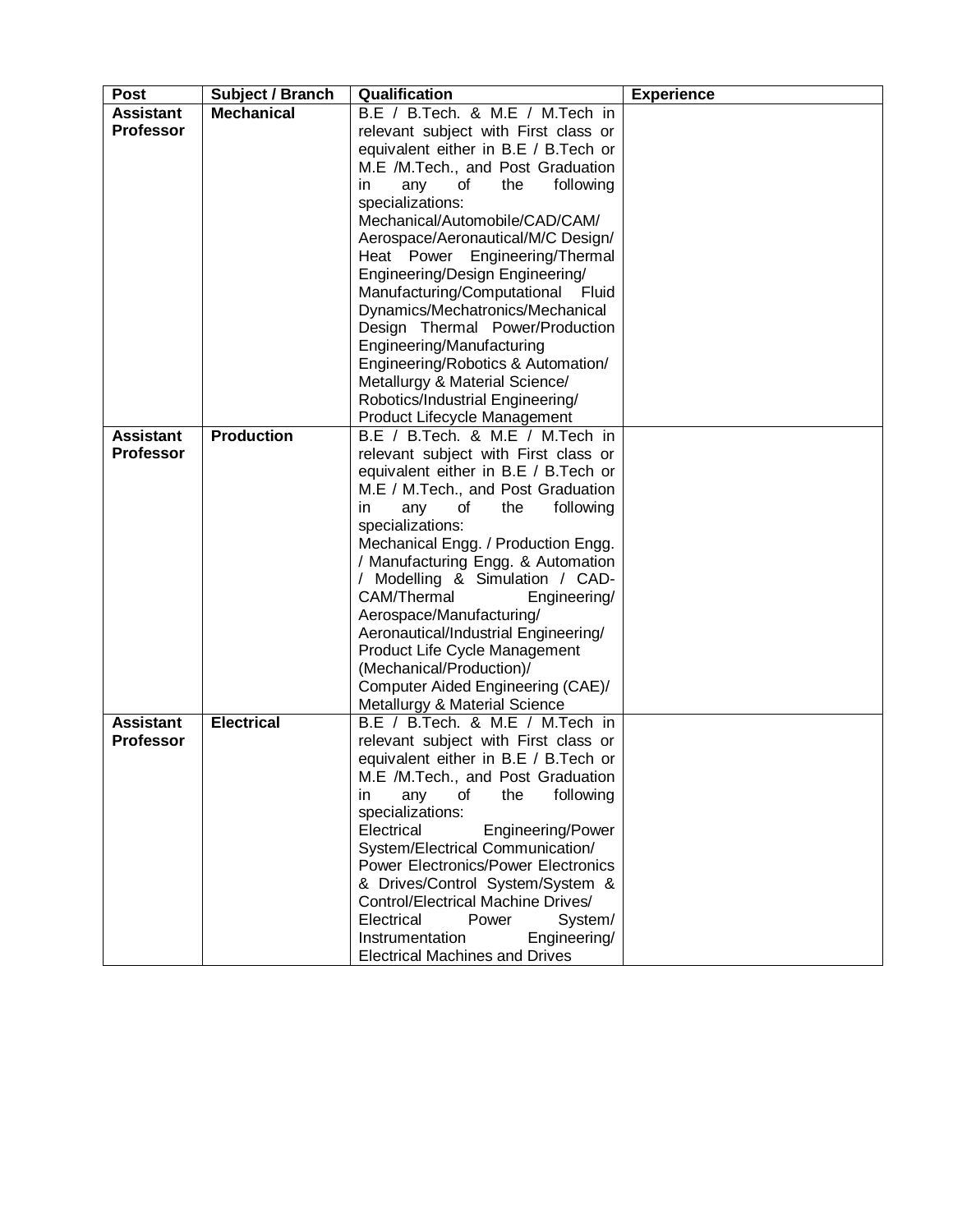| <b>Post</b>      | Subject / Branch | <b>Qualification</b>                    | <b>Experience</b> |
|------------------|------------------|-----------------------------------------|-------------------|
| <b>Assistant</b> | <b>Civil</b>     | B.E / B.Tech. & M.E / M.Tech in         |                   |
| <b>Professor</b> |                  | relevant subject with First class or    |                   |
|                  |                  | equivalent either in B.E / B.Tech or    |                   |
|                  |                  | M.E /M.Tech., and Post Graduation       |                   |
|                  |                  | following<br>of<br>the<br>in<br>any     |                   |
|                  |                  | specializations:                        |                   |
|                  |                  | <b>Structural Engineering/Civil</b>     |                   |
|                  |                  | Engineering/Geotech Engineering/        |                   |
|                  |                  | Transportation Engineering/             |                   |
|                  |                  | Town and Country Planning/              |                   |
|                  |                  | <b>Hydraulic Engineering/Remote</b>     |                   |
|                  |                  | sensing/Environmental Engineering       |                   |
|                  |                  | Water Management/Water                  |                   |
|                  |                  | Resources & Environmental               |                   |
|                  |                  | Engineering/Building Science &          |                   |
|                  |                  | Technology/Infrastructure               |                   |
|                  |                  | <b>Engineering &amp;Construction</b>    |                   |
|                  |                  | Management/Building Construction        |                   |
|                  |                  | & Technology/Structural Dynamics &      |                   |
|                  |                  | Earthquake Engineering/Earthquake       |                   |
|                  |                  | Engineering/Water Resources             |                   |
|                  |                  | Engineering/Soil Engineering            |                   |
| <b>Assistant</b> | <b>Planning</b>  | Civil or<br>Bachelor's degree in        |                   |
| <b>Professor</b> |                  | Architecture or Planning and Post       |                   |
|                  |                  | Graduation in any specialization of     |                   |
|                  |                  | Planning with first class or equivalent |                   |
|                  |                  | either in Bachelor's degree or Post     |                   |
|                  |                  | Graduation                              |                   |

- Note:- 1) If class / division is not awarded, minimum of 60% marks in aggregate will be considered equivalent to first class / division. If grade point system is adopted the CGPA will be converted in to equivalent marks as per AICTE norms. Qualification will be considered as on 12/08/2015.
	- 2) Equivalence in educational qualifications for graduate and post-graduate degree as made relevant for recruitment in technical Institutions by the Government of Maharashtra, vide its GR. No. 2013/(45/13)/TE.Ed.-2 dated 23/05/2014, will be made applicable to posts advertised by the institute on its website on July 27, 2015.

#### **Age limit** – Age limit will be considered as on 12.08.2015.

- A) Professor :- are Not more than 54 years of age.
- B) Associate Professor :- are Not more than 50 years of age.
- C) Assistant Professor :- are Not more than 35 years of age.

The age limit in case of backward class candidates is relaxed by 5 years for each of the respective posts i.e. Professor, Associate Professor and Assistant Professor.

However, age limit may be relaxed in all categories, in case of candidates with exceptional qualification or experience or both.

## **Selection Procedure** –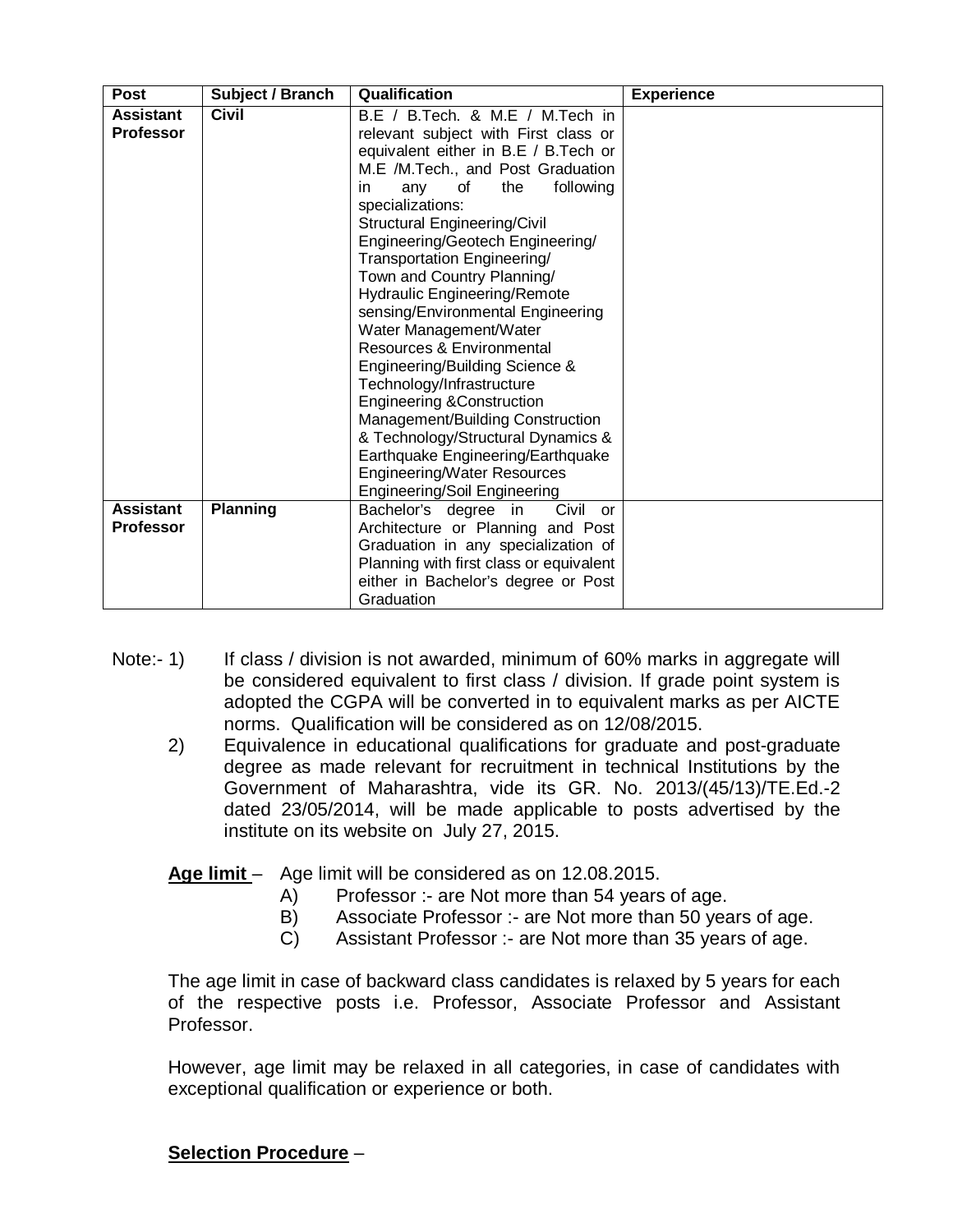- A) **Professor & Associate Professor**:- There will be no written test however candidate will be shortlisted as per criteria of the institute.
- B) **Assistant Professor** :-
- i. **Written test (100 Marks) will be conducted for short listing of candidates if the applicants are too many.**
	- The syllabus for the written test is under graduate level of concerned branch / subject.
	- The test paper will be objective type based on GATE syllabus for respective branch.

#### ii. **Presentation (20 Marks)**

- Subject knowledge and presentation skills.
- iii. **Interview (50 Marks)**
	- Personal interview in front of selection committee.

#### iv. **Final Selection**

- Final selection will be on 100 marks ( Qualification and experience - 30 marks + presentation- 20 marks + interview marks-50 marks)
- Only those candidates will be selected on merit who secure minimum 70 marks out of 100 for open category, minimum 65 marks for the B.C category and minimum 60 marks for PH. Category

#### **Note:- For presentation and final interview candidates will be called in the ratio of 1:6 as per merit in written test.**

### **3. Application form**

Candidates must apply online in the prescribed format displayed on the institute website www.coep.org.in take printout, paste self-attested photograph and submit to the institute on or before 12/08/2015 upto 5.00 pm along with all required attested certificates and demand draft.

#### **4. Other terms and conditions**

- Services shall stand automatically terminated**:** (a) on expiry of tenure, or (b) on appointment of candidate by PIET by regular appointment, (c) if performance is not satisfactory on review after first six months.
- B.C candidate must attach caste and caste validity certificate of competent authority along with the application. V.J (A), N.T (B),O.B.C candidate must attach non creamy layer certificate for considering the application on reserved post in addition to caste and caste validity certificate.
- For Professor & Associate Professor candidate on sabbatical leave will be considered if permitted by their employer.
- PH. candidate must attach handicap certificate of competent authority with not less than 40% disability.
- All candidates must attach required demand draft in the name of "Director, College of Engineering, Pune", payable at Pune (for open candidates Rs.500, for Backward Class & Physical Handicap. Candidates Rs.250). The application form fees is non refundable and non transferable.